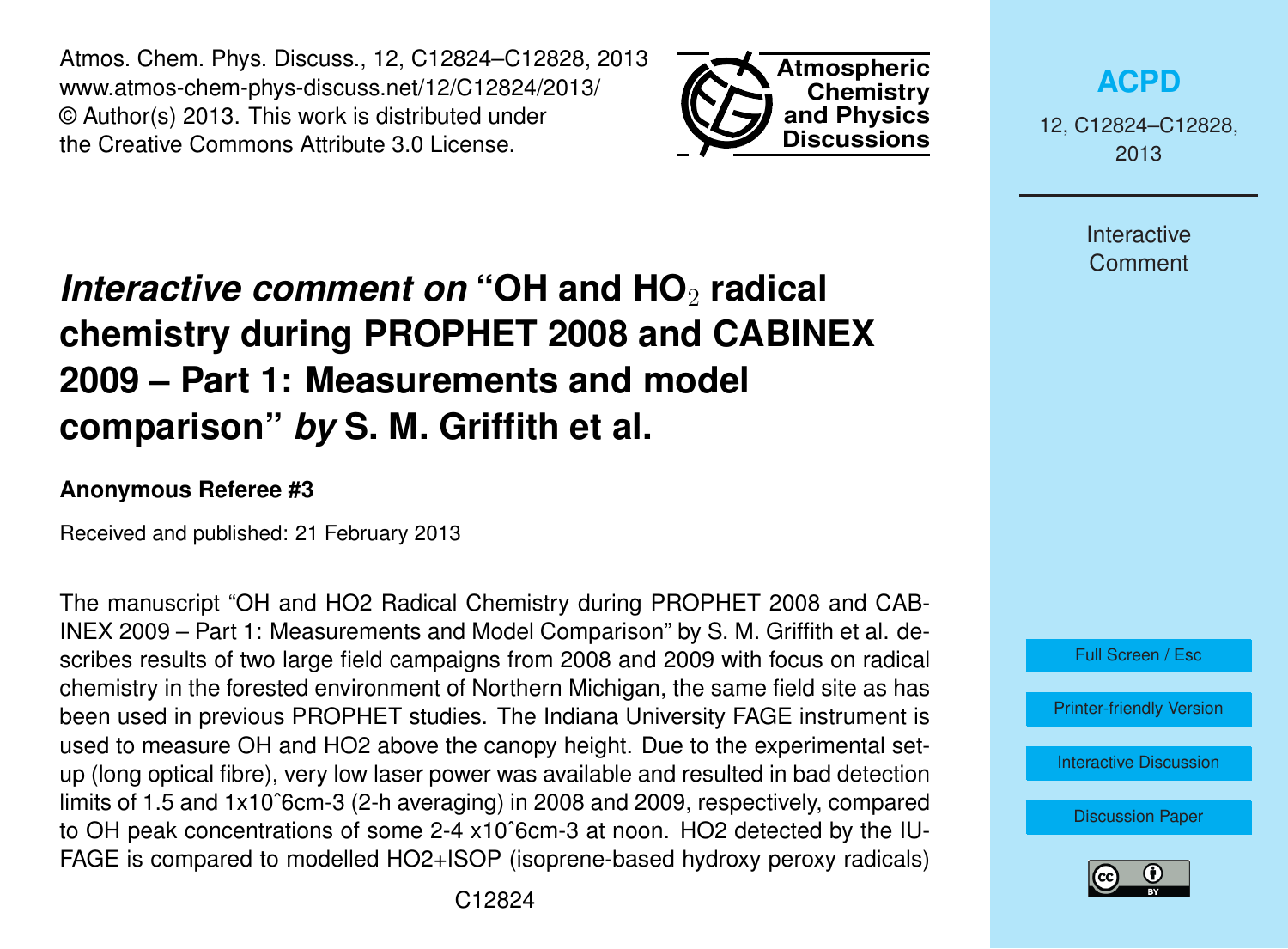with fairly good agreement. Radical budgets are analysed and discussed for the two campaigns and in relation to PROPHET 1998. Main difference to PROPHET 98 is the lower OH, especially at night. For PROPHET 2008 and CABINEX, measurements and model are roughly (within the uncertainties) in line. Differences in biogenic reactive compounds at ground and above the canopy are discussed as potential explanations for the discrepancies between the PROPHET 98 and the current studies, but this issue remains unresolved.

Studies to improve our understanding of radical chemistry in forested environments are needed as discrepancies between measured and modelled values in past studies have caused questions about missing chemistry. Recently, however, artefacts of FAGE type instruments in measuring OH radicals (Mao et al., 2012) and HO2 radicals (Fuchs et al., 2011) in environments with high levels of biogenic VOC were reported. For example, Mao et al. (2012) demonstrated that their FAGE type instrument needed a modulation technique to periodically scavenge ambient OH and thus measure internally produced OH in order to correct their OH measurement for this internally produced OH. The corrected OH was inline with model predictions during day and night, whereas the uncorrected signal was higher by factors of 2-3. Thus, the question came up weather previously observed discrepancies were due to measurement artefacts. This question is also addressed in the current manuscript but not really solved for the used technique. Overall, the paper is well written and figures and tables are clear and informative. The paper is in the scope of ACP. However, the following comments should be considered:

1. The authors cite and discuss recent findings on potential artefacts in LIF measurements of OH and HO2 by Fuchs et al. (2011), Mao et al. (2012) and others. They mention own results of characterisation experiments they performed with respect to OH artefacts (page 11 and supplement) which indicated potential interferences in CABINEX 2009 which were not confirmed in later experiments. However, these experiments were mostly performed under different conditions, e.g. at the ground or different

## **[ACPD](http://www.atmos-chem-phys-discuss.net)**

12, C12824–C12828, 2013

> Interactive **Comment**



[Printer-friendly Version](http://www.atmos-chem-phys-discuss.net/12/C12824/2013/acpd-12-C12824-2013-print.pdf)

[Interactive Discussion](http://www.atmos-chem-phys-discuss.net/12/33165/2012/acpd-12-33165-2012-discussion.html)

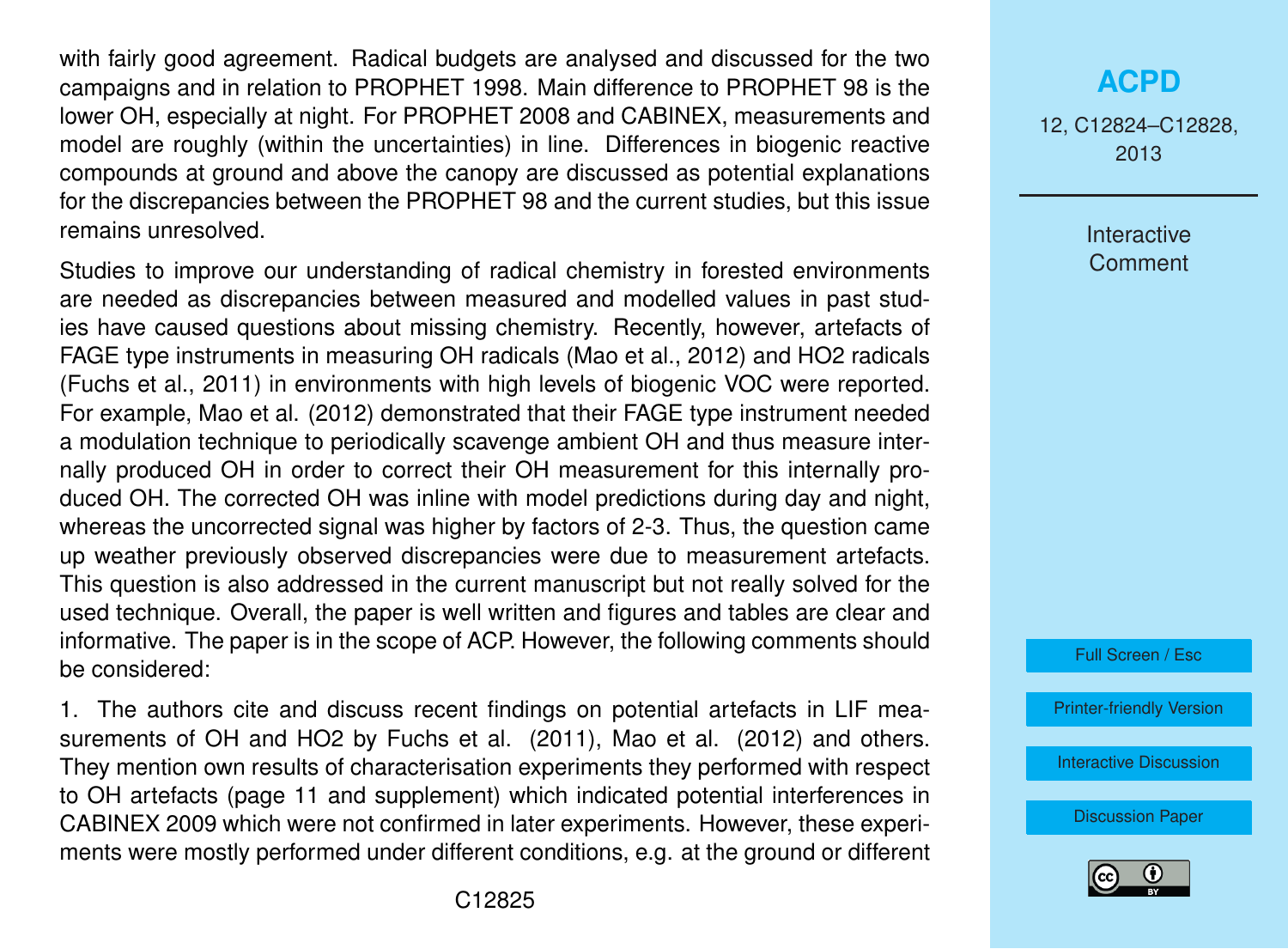locations or different times, such that it is not really clear weather artefacts have occurred during PROPHET 2008 and CABINEX 2009. With respect to HO2, the authors mention interference experiments with respect to a few organic compounds (p. 12 and supplement), but again the amount of artificially measured ROx in HO2\* mode is not clear. Given the uncertainty in the scientific community concerning photochemistry in forested environments, the potential artefacts of the Indiana University FAGE measurements should be better presented and discussed more thoroughly.

2. There exist some discrepancies in the measured atmospheric compositions between PROPHET 2008 and CABINEX 2009 which need some further discussion. NO2 differs by factor 2 between 2008 and 2009 though the NO, O3 and J(NO2) are apparently very similar. In the supplement it is mentioned that different inlet lines have been used. Has the titration of NO by ozone in the inlet line been taken into account, or what else could have caused this difference? Formaldehyde in 2008 was not measured during the campaign but only subsequently and a correlation with ozone was used to construct the levels of HCHO in 2008 (see Supplement). What is the uncertainty contribution of this assumption? Isoprene and VOC were measured by different methods in both years – how has the comparability of the results been achieved? Finally, the photolysis rates are given with 50 and 30% 1-sigma uncertainties in 2008 and 2009, respectively. Also, diurnal cycles of J(O1D) on clear sky days differ by up to 20%. Given the high sensitivity of the model with respect to photolysis frequencies, NO, and VOC, the different model results in 2008 and 2009 are questionable because these may be due to errors or artefacts in ancillary parameters. This should be further discussed.

3. There were substantial deviations in OH between model and measurements in the 1998 PROPHET study that were attributed to organic chemistry (Tan et al., 2001). In 2008 and 2009, such deviations are not observed. The authors do not appropriately analyse the differences between those studies and provide explanations. Especially, with respect to the known artefacts in FAGE radical measurements (see above), the authors should be able to separate experimental issues from atmospheric composition

## **[ACPD](http://www.atmos-chem-phys-discuss.net)**

12, C12824–C12828, 2013

> Interactive **Comment**



[Printer-friendly Version](http://www.atmos-chem-phys-discuss.net/12/C12824/2013/acpd-12-C12824-2013-print.pdf)

[Interactive Discussion](http://www.atmos-chem-phys-discuss.net/12/33165/2012/acpd-12-33165-2012-discussion.html)

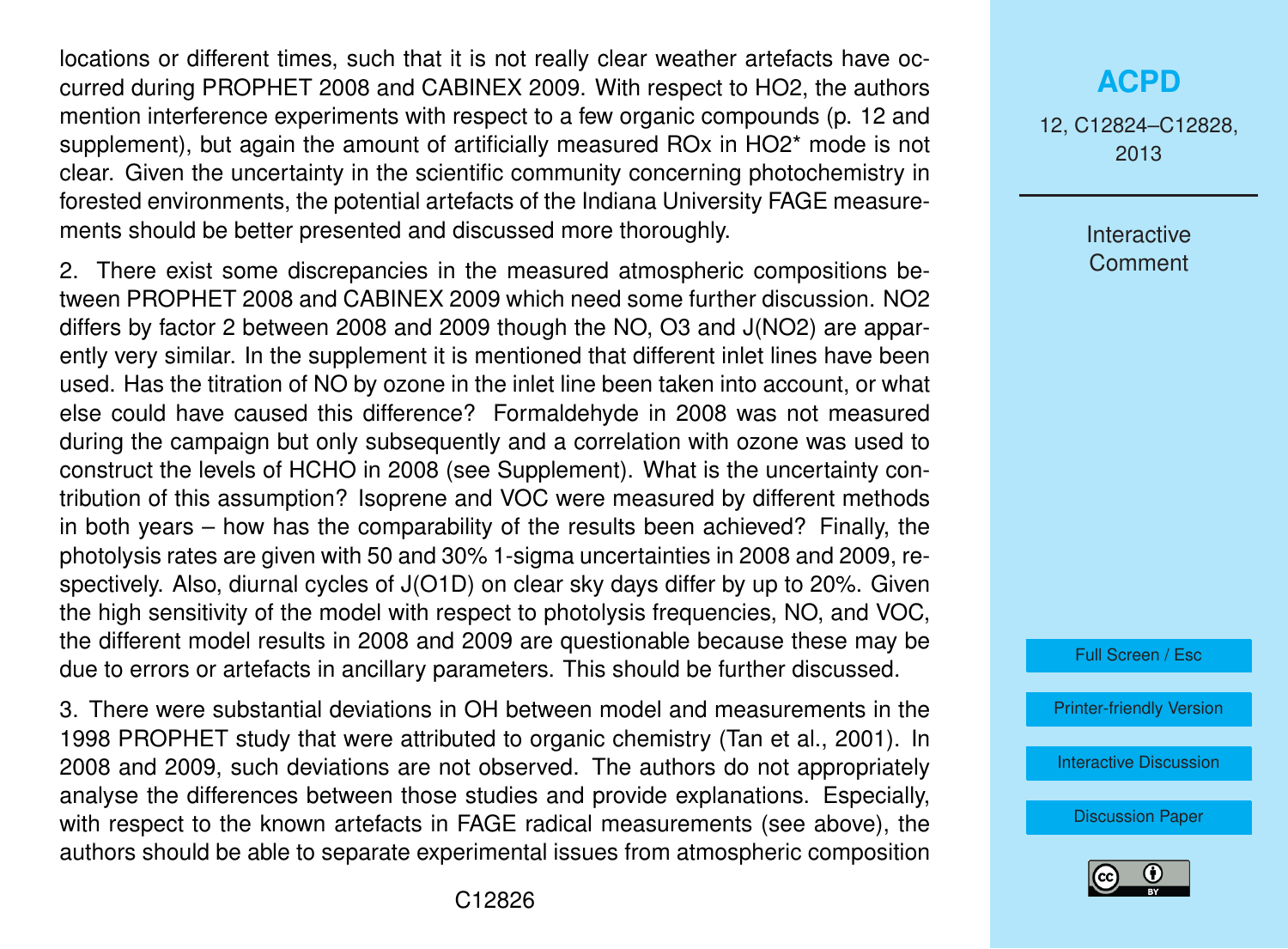issues and model issues.

4. What can we learn from the studies at the PROPHET site? PROPHET 1998 was not in-line with models, whereas PROPHET 2008 and CABINEX 2009 agree (more or less) with model predictions. Given the current doubts in measurement technique of OH and HO2 by LIF, the large experimental uncertainties especially for OH (laser power), and the model uncertainties mainly due to ancillary data, there is a fairly unclear situation of what the comparison between measurements and model can be useful for. Accordingly, the authors should further discuss the "agreement" with the model and the disagreement in 1998 in light of uncertainties and artefacts.

Specific comments:

p. 3, l.7: which other "long-lived greenhouse gases" are meant here?

p. 9, ll.7: please, specify the remaining laser power entering the cell and comment on the impact of all the mentioned effects (temperature and humidity) on the sensitivity of the instrument and how constant sensitivity/calibration was achieved.

p. 10, 1st §: as also the OH fluorescence signal depends on laser power, the argument that the interference is negligible due to the low laser power is not convincing. Please specify the typical and maximum OH artefact due to this ozone interference.

p. 10, last §: In ambient measurements during HOxCOMP (Schlosser et al., 2009), two of the LIF instruments were higher by about 30% and one instrument was higher by about 60% than the CIMS instrument. At least with respect to the latter, this is not really well agreement.

p. 11: see also general comment 1 above. Obviously, contradicting results have been achieved in the interference tests. Since these interferences are a very important issue, it is recommended to present the results of these interference tests and discuss the potential uncertainty contribution due to this interference for the presented OH results.

p. 15, last §: Given the temperature variability of typically between 15 and 25◦C, a C12827

## **[ACPD](http://www.atmos-chem-phys-discuss.net)**

12, C12824–C12828, 2013

> **Interactive Comment**



[Printer-friendly Version](http://www.atmos-chem-phys-discuss.net/12/C12824/2013/acpd-12-C12824-2013-print.pdf)

[Interactive Discussion](http://www.atmos-chem-phys-discuss.net/12/33165/2012/acpd-12-33165-2012-discussion.html)